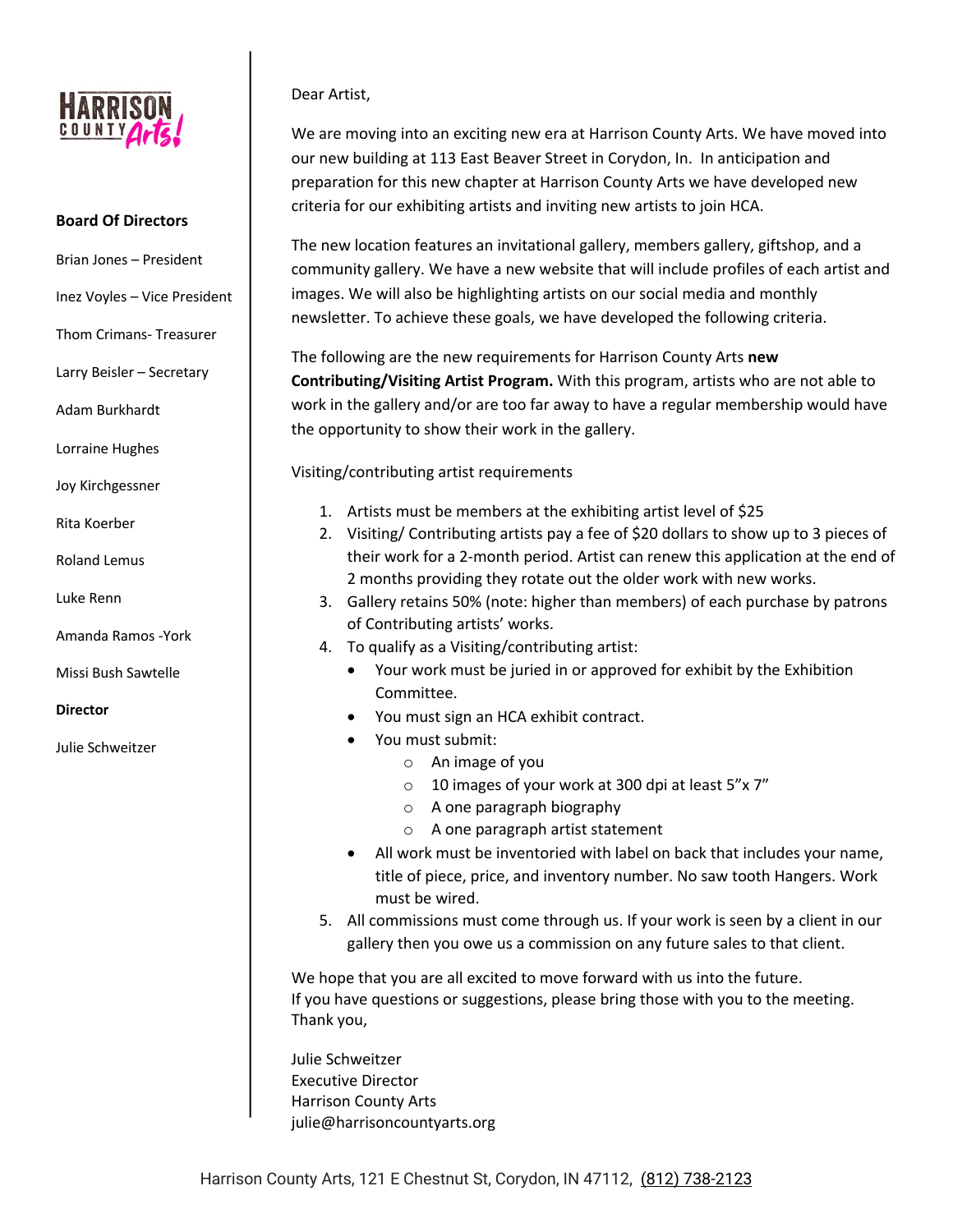## **Harrison County Arts**

## **Visiting/Contributing Artist Application**

|        | Best number for you: _________________________________ |  |
|--------|--------------------------------------------------------|--|
| Email: |                                                        |  |

This email address is the primary contact we will use for notification of acceptance, upcoming deadlines, marketing info, questions, etc.

#### **IMAGE OF ARTIST:**

Artist must submit one image of themselves. Image must be at least 5 X 7" 300dpi.

#### **IMAGES Of ARTWORK:**

Artists must submit 10 images at 300 dpi at least 5x7". Please attach a list that that includes the title, medium, price and year for each piece.

#### **ARTIST INFORMATION:**

You may send the Biography and Artist Statement as a attachment with your images. Please do not exceed one paragraph.

#### **One Paragraph Biography**

#### **One Paragraph Artists Statement**